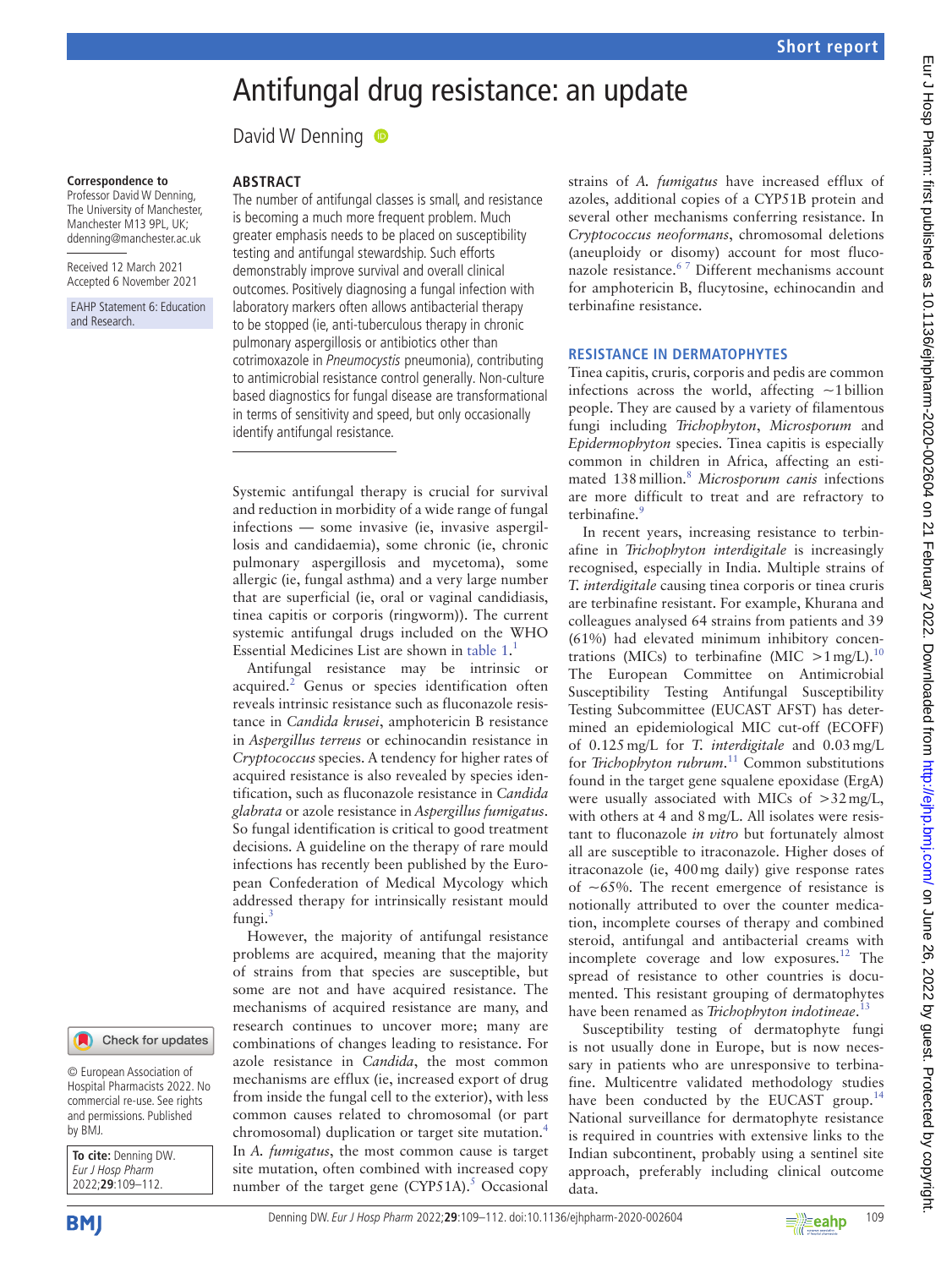**Table 1** Essential antifungal agents as assessed by the WHO. Access and antifungal price by country is visible here: https://wwwgaffiorg/ antifungal-drug-maps/.

| Antifungal                                                          | Route(s)          | <b>Primary indications</b>                                                                                                                                                            | <b>Resistance concerns</b>                                                                                                                                                                                                  |
|---------------------------------------------------------------------|-------------------|---------------------------------------------------------------------------------------------------------------------------------------------------------------------------------------|-----------------------------------------------------------------------------------------------------------------------------------------------------------------------------------------------------------------------------|
| Griseofulvin                                                        | Oral              | Tinea corporis and capitis                                                                                                                                                            | Some clinical resistance described                                                                                                                                                                                          |
| Fluconazole                                                         | Oral, IV          | Mucosal candidiasis, prophylaxis in leukaemia, HSCT and<br>intensive care, treatment and maintenance therapy for<br>cryptococosis                                                     | All moulds, including Aspergillus resistant. Lower response rates for<br>endemic mycoses such as histoplasmosis. All Candida auris and Candida<br>krusei strains resistant-some other species less susceptible or resistant |
| Amphotericin B                                                      | IV and<br>topical | Invasive candidiasis and cryptococcal meningitis, endemic<br>fungal infections. Empiric therapy in febrile neutropenia.<br>Lower response rate for invasive aspergillosis than azoles | Aspergillus terreus and nidulans resistant. Some strains of Candida auris<br>resistant. Several intrinsically resistant fungi                                                                                               |
| Flucytosine                                                         | Oral, IV*         | Cryptococcal meningitis, neonatal candidiasis and Candida<br>endocarditis and endophthalmitis, other rare fungal<br>infections                                                        | Low levels of resistance in <i>Candida</i> and <i>Cryptococcus</i> . Aspergilli and<br>most moulds and endemic fungi resistant                                                                                              |
| Itraconazole                                                        | Oral, IV*         | All skin infections, all forms of aspergillosis, endemic fungal<br>infections, mucosal candidiasis, prophylaxis in leukaemia                                                          | Rising problems with resistance in Aspergillus fumigatus, flavus and niger.<br>Some cross resistance with fluconazole in Candida                                                                                            |
| Voriconazole                                                        | Oral, IV          | Invasive and chronic aspergillosis, some rare moulds                                                                                                                                  | Some azole cross resistance in Aspergillus. Mucorales intrinsically resistant                                                                                                                                               |
| Natamycin 5%                                                        | Topical,<br>eye   | Fungal keratitis                                                                                                                                                                      | Most effective agent, but some rarer fungi resistant, probably                                                                                                                                                              |
| Echinocandins<br>(micafungin, caspofungin,<br>anidulafungin)<br>. . | IV                | Candidaemia, invasive candiasis, invasive and chronic<br>pulmonary aspergillosis, prophylaxis                                                                                         | Most effective agent for most Candida infections, notably the majority of<br>Candida auris strains. Less effective than azoles for aspergillosis.                                                                           |

\*Many countries only have oral

HSCT, haematopoeticstem cell transplant; ; IV, intravenous.

#### **Triazole resistance in Aspergillus fumigatus**

*A. fumigatus* is the most common cause globally of invasive, chronic and allergic aspergillosis, collectively affecting  $\sim$ 10 million people. The only oral class of antifungal agents active against *Aspergillus* species is the triazole group itraconazole and voriconazole (both WHO Essential Medicines) and posaconazole and isavuconazole. In 2007, alarming reports from Manchester and Nijmegen described increasing azole resistance in *A. fumigatus*. 15 Broadly, two circumstances led to the growing resistance problem. First, in the environment strains highly resistant to azole and triazoles emerged rapidly as a consequence of the widespread use of azole fungicides (about 1/3 of all fungicide use). Such strains are characterised by two principal genetic signatures (TR<sub>34</sub>/L98H and TR<sub>46</sub>/Y121F/ T289A).<sup>5 16</sup> Second, in patients on long-term therapy, strains acquire a variety of resistance mechanisms including target site mutations, increased target copy number, efflux and other mechanisms still being described.<sup>17 18</sup> Most isolates that are resistant are resistant to at least two triazoles and most are pan-azole resistant. Resistance has been seen in every continent except Antarctica. Resistant rates in Europe vary from  $\sim$  1–20%, with higher rates in northern Europe.<sup>19</sup> In Yunnan province in China, cultures from greenhouses found ~80% of *A. fumigatus* resistant to at least one medical triazole drug, with >30% showing crossresistance to both itraconazole and voriconazole.<sup>20</sup> In southern Vietnam, azole resistance rates in *A. fumigatus* are about 90%.<sup>21</sup> Strains of *Aspergillus flavus* may also be azole resistant, with a recent report from Vietnam finding ~50% of environmental strains to be multi-azole resistant and 85% resistant to itraconazole.<sup>22</sup> These were linked to aquaculture, a new association.

Susceptibility testing of *Aspergillus* species is now well established and available in most developed countries. *Aspergillus niger* strains are always resistant to itraconazole and isavuconazole, and *Aspergillus terreus* and *nidulans* to amphotericin B. It is generally recommended to susceptibility test all strains grown in patients taking antifungal therapy (not including fluconazole), as resistance is suggested by a positive culture on therapy, and preferably all strains in whom therapy is planned, whether from invasive,

chronic or allergic aspergillosis.<sup>23</sup> While susceptibility testing can be slow, direct PCR detection of resistance is possible, particularly for the mutations found in the environment.<sup>24–26</sup> These data can all be part of antifungal stewardship which needs more emphasis in hospital practice. It would be helpful if the antifungal resistance programme run by the WHO Global Antimicrobial Resistance Surveillance System (GLASS) included surveillance for itraconazole and voriconazole resistance in *Aspergillus*. 27

Patients with triazole resistance fail therapy.<sup>17</sup> A recent cohort study showed that the mortality in voriconazole-resistant invasive aspergillosis was 20–30% higher than in patients with voriconazole-susceptible disease,<sup>16</sup> indicating that the major advances in survival of patients through azole-based therapy are completely lost in resistant cases.

Alternative treatments for pan-azole resistance are all intravenous—amphotericin B and either micafungin or caspofungin (no data for anidulafungin). These agents are 15–20%less effective than azoles for invasive aspergillosis and are troublesome to administer long term. Some data are published on long term usage for chronic pulmonary aspergillosis.<sup>28</sup> <sup>29</sup> There are several new agents in clinical development for aspergillosis that may address this problem, including rezafungin (once weekly IV),<sup>30</sup> ibrexafungerp (oral),<sup>31</sup> olorofim (IV and oral)<sup>32</sup> and fosmanogepix (IV and oral).<sup>33</sup>

To help retain the medically important azoles, reduction of usage of these triazole fungicides in the environment is required.<sup>18</sup> This could be a voluntary withdrawal from some or all fungicide market segments. New antifungal drugs with novel chemistries and modes of action in clinical development and/or commercially launched after regulatory approval should never be used as fungicides in agriculture. The authorisation procedure for new fungicides should include testing for activity against non-target fungi such as *A. fumigatus,* that are known to cause infections in humans.

## **Multi-drug resistant Candida glabrata and Candida auris**

The optimal therapy of invasive candidiasis and candidaemia relies on an intravenous echinocandin (caspofungin, micafungin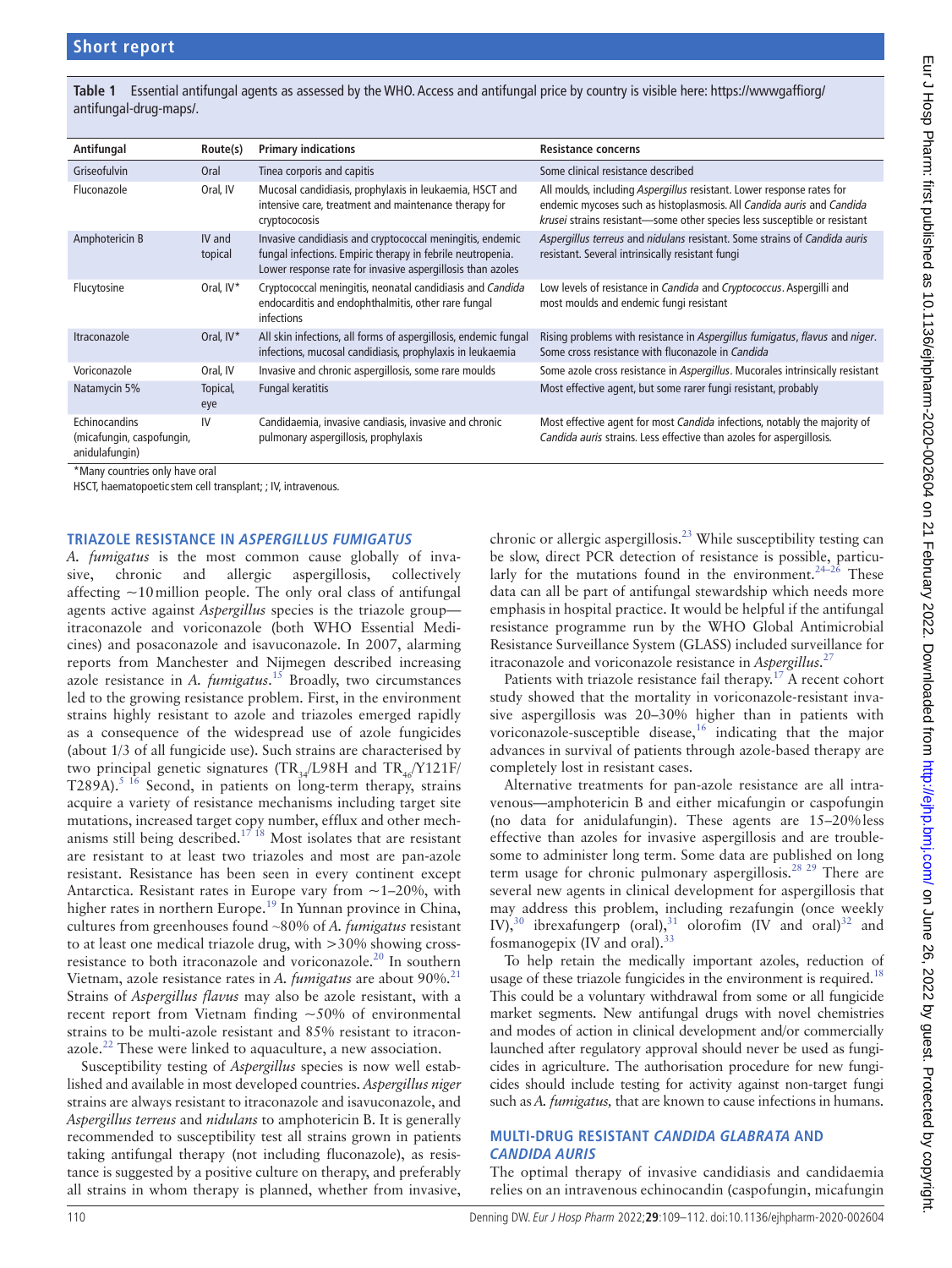and andiulafungin) with the exception of a less susceptible or resistance species such as *Candida parapsilosis* complex, *Candida guilliermondii* (rare) and *Candida famata* (rare). In these cases amphotericin B or fluconazole are used, occasionally augmented with flucytosine combination therapy. Unfortunately *C. glabrata* is poorly responsive to fluconazole and is often associated with urinary tract infection (which is itself very common in hospitalised, catheterised patients). Echinocandin therapy is usually successful for systemic *C. glabrata* infection, but none of the echinocandin drugs are excreted into the urine. Some resistance to fluconazole is reported in *Candida albicans*, *Candida tropicalis* and *C. parapsilosis,* but this is not addressed here in detail.

What has emerged in the last 5 years has been multi-drug resistance in *C. glabrata* and global spread of *Candida auris*. In the 2015 Asia study of candidaemia, *C. glabrata* was the causative species in  $14\%$  of cases,  $34$  and in a later study of intensive care unit candidaemia in India (n=918 strains), *C. auris* caused 8.2% and *C. glabrata* 7.1%.<sup>35</sup> Multi-drug resistant (MDR) *Candida* species were found in 1.9%.

Increasing rates of MDR *C. glabrata* have been documented in candidaemia studies comparing rates over time. The number of cases is probably underestimated, as only initial blood isolates are included in surveillance studies. One study demonstrated echinocandin resistance in 21.6% of *C. glabrata* isolates from patients exposed to echinocandins for 7 days or longer.<sup>36</sup> MDR *C. glabrata* substantially increases mortality.

Resistant *C. glabrata* are also a significant issue for women with recurrent vulvovaginal candidiasis (rVVC) as intravenous therapy is inappropriate for these women and many become untreatable. At any one time, an estimated 138million women suffer from  $\text{rVVC},^{37}$  and repetitive courses of local azoles (ie, clotrimazole) or oral fluconazole, almost certainly are directly linked to replacement of *C. albicans* with *C. glabrata*.

*C. auris* has caused outbreaks across the world and is now endemic in many countries including the USA (ie, New York),  $38$ South Africa, Colombia and India,  $39\frac{9}{40}$  to name a few examples. One outbreak occurred in a neonatal unit in Colombia.<sup>41</sup>

The vast majority of clinical strains of *C. auris* are resistant to fluconazole, and the proportion that are also echinocandin or amphotericin B resistant varies by study. A common mechanism of fluconazole resistance is one of several mutations in zinc-cluster transcription factor-encoding gene TAC1B which increases drug efflux via increased CDR1 expression.<sup>42</sup> Almost all are susceptible to flucytosine but resistance emerges rapidly on therapy. A small proportion (3–10%) are pan-resistant and currently untreatable. Echinocandin prophylaxis is ineffective as it does not penetrate adequately to the skin surface where *C. auris* resides, and so breakthroughs of MDR *C. auris* are promoted by this practice.

Fluconazole resistant *C. parapsilosis* is also a problem and can cause outbreaks. One large study found widespread dissemination in South Africa,<sup>43</sup> especially in private hospitals, and other outbreaks have been described in Turkey and Mexico.<sup>444</sup>

All blood and other sterile site cultures of *Candida* should be identified to species level and susceptibility tested. Stewardship programmes should focus in part on stopping unnecessary antifungal therapy for suspected cases of candidiasis and for a positive culture which is not significant (notably respiratory samples). The use of rapid beta 1,3-D-glucan testing can be useful to allow the cessation of therapy as it has a high negative predictive value.<sup>46</sup>

# **Antifungal stewardship**

Several studies have convincingly shown that antifungal stewardship reduces mortality in the hospitalised patient. $47-52$  The basic elements of successful stewardship are: (1) comprehensive knowledge and continuous reference to the best clinical guidance on fungal disease management; (2) a primary focus on the best quality care, not on cost saving, as some expensive antifungals are the best choice (stopping unnecessary therapy is what saves money); (3) clinical experience to know when to infer likely results if not yet available or samples cannot or were not taken. One important tool to assist in top quality fungal disease stewardship is rapid diagnostic services, notably mycology results, but also imaging. Too often, turnaround time for the results takes days, and so empirical (and often wrong) choices need to be made. Another key tool is antifungal therapeutic drug monitoring (TDM), especially for voriconazole and itraconazole, but also flucytosine in neonates and patients with renal dysfunction.<sup>53</sup> A third key tool is immediate access to drug interaction data—one online tool which is curated weekly provides this, and can be downloaded onto Android phones.<sup>5</sup>

Outpatient antifungal stewardship relies on experienced clinicians seeing complex patients, and not assuming that 'any old clinic' will do. If long-term antifungal therapy is started, the follow-up requires those patients to see experienced clinicians for optimal care, including TDM if appropriate.

In many situations, if a fungal disease is diagnosed then antibacterial therapy can be stopped or drastically reduced.<sup>55</sup> Good examples are a diagnosis of chronic pulmonary aspergillosis so that tuberculosis can be ruled out, *Pneumocystis* pneumonia when only cotrimoxazole is needed, candidaemia, fungal asthma and *Aspergillus* bronchitis when treatment with antifungals drastically reduces exacerbations and antibacterial prescriptions.

**Funding** The authors have not declared a specific grant for this research from any funding agency in the public, commercial or not-for-profit sectors.

**Competing interests** The author and his family hold Founder shares in F2G Ltd, a University of Manchester spin-out antifungal discovery company. He acts or has recently acted as a consultant to Pulmatrix, Pulmocide, Zambon, Biosergen, Bright Angel Therapeutics, Cipla and Metis. He sits on the DSMB for a SARS CoV2 vaccine trial. In the last 3 years, he has been paid for talks on behalf of Dynamiker, Hikma, Gilead, Merck, Mylan and Pfizer. He is a longstanding member of the Infectious Disease Society of America Aspergillosis Guidelines group, the European Society for Clinical Microbiology and Infectious Diseases Aspergillosis Guidelines group.

**Patient consent for publication** Not applicable.

Provenance and peer review Commissioned; externally peer reviewed.

**Data availability statement** No data are available. No specific new data.

## **ORCID iD**

David W Denning http://orcid.org/0000-0001-5626-2251

## **References**

- 1 World Health Organization. The selection and use of essential in vitro diagnostics TRS 1031. WHO Technical Report Series, No. 1031, 2021 29 January, 2021. Available: https://www.who.int/publications/i/item/9789240019102 [Accessed 12 Mar 2021].
- 2 Arastehfar A, Gabaldón T, Garcia-Rubio R, et al. Drug-resistant fungi: an emerging challenge threatening our limited antifungal armamentarium. Antibiotics 2020;9:877.
- 3 Hoenigl M, Salmanton-García J, Walsh TJ, et al. Global guideline for the diagnosis and management of rare mould infections: an initiative of the European Confederation of Medical Mycology in cooperation with the International Society for Human and Animal Mycology and the American Society for Microbiology. Lancet Infect Dis 2021;21:e246–57.
- 4 Bhattacharya S, Sae-Tia S, Fries BC. Candidiasis and mechanisms of antifungal resistance. Antibiotics 2020;9:312.
- 5 Nywening AV, Rybak JM, Rogers PD, et al. Mechanisms of triazole resistance in Aspergillus fumigatus. Environ Microbiol 2020;22:4934–52.
- 6 Stone NR, Rhodes J, Fisher MC, et al. Dynamic ploidy changes drive fluconazole resistance in human cryptococcal meningitis. J Clin Invest 2019;129:999–1014.